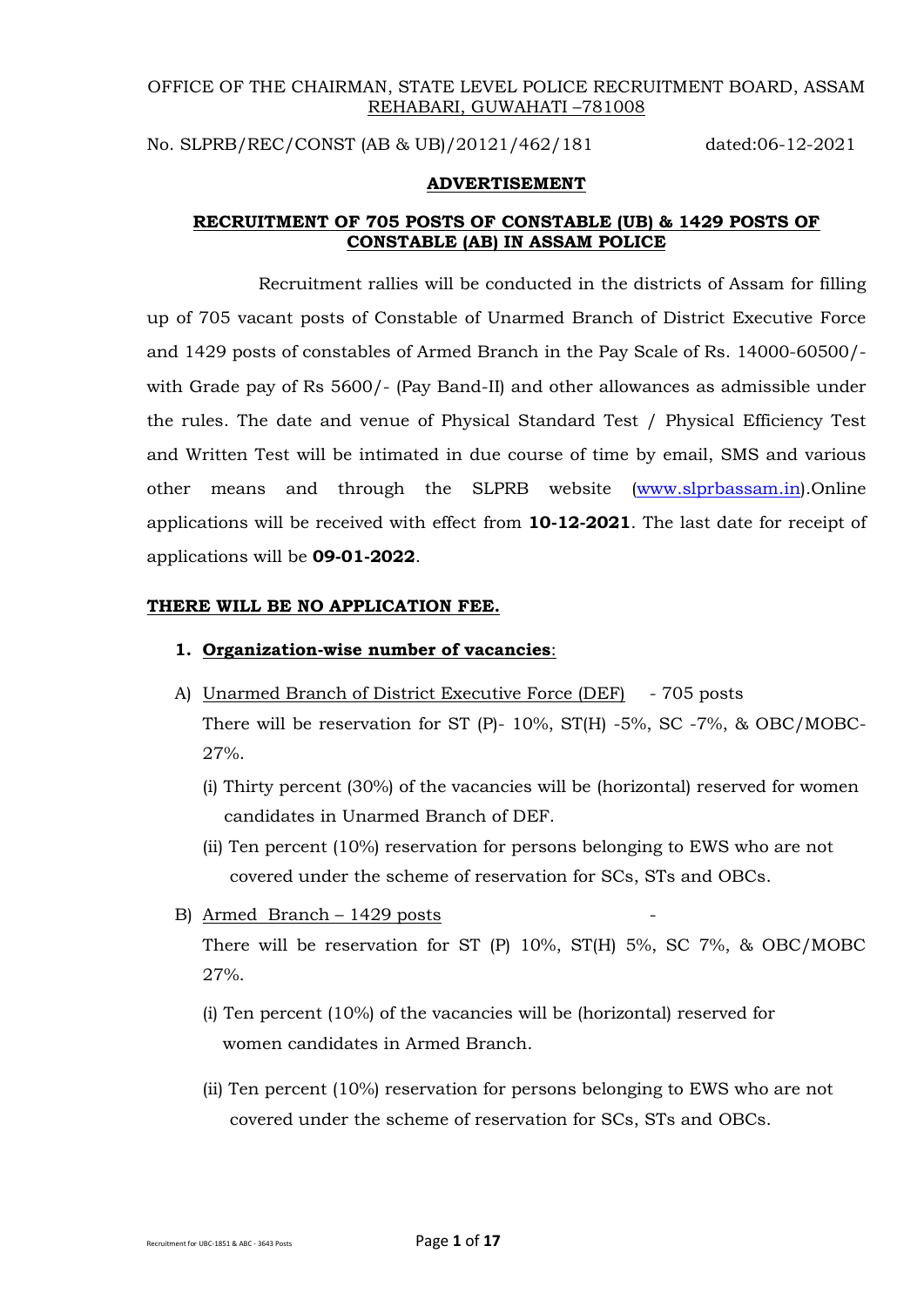**2.** (i) Tentative district wise allocation of vacancies on Population Ratio as per Census of 2011-for 565 posts of UB Constable (excluding 10% posts reserved for Militancy affected areas & 2% reserved posts for Home Guards, VDPs, SPOs, Sports Persons & FMMOs each)

| Sl.<br>No.     | District   | Number of<br>posts allotted | Sl.<br>No. | District                | Number of posts<br>allotted |
|----------------|------------|-----------------------------|------------|-------------------------|-----------------------------|
| 1              | Baksa      | 17                          | 18         | Jorhat                  | 17                          |
| 2              | Bajali     | 5                           | 19         | Kamrup                  | 28                          |
| 3              | Barpeta    | 31                          | 20         | Kamrup (M)              | 20                          |
| $\overline{4}$ | Biswanath  | 15                          | 21         | Karbi Anglong           | 12                          |
| 5              | Bongaigaon | 13                          | 22         | Karimganj               | 22                          |
| 6              | Cachar     | 32                          | 23         | Kokrajhar               | 15                          |
| $\overline{7}$ | Charaideo  | 9                           | 24         | Lakhimpur               | 19                          |
| 8              | Chirang    | 9                           | 25         | Majuli                  | 3                           |
| 9              | Darrang    | 17                          | 26         | Morigaon                | 17                          |
| 10             | Dhemaji    | 12                          | 27         | Nalbari                 | 14                          |
| 11             | Dhubri     | 25                          | 28         | Nagaon                  | 35                          |
| 12             | Dibrugarh  | 24                          | 29         | Sivasagar               | 11                          |
| 13             | DimaHasao  | $\overline{4}$              | 30         | Sonitpur                | 18                          |
| 14             | Goalpara   | 18                          | 31         | South Salmara           | 10                          |
| 15             | Golaghat   | 19                          | 32         | Tinsukia                | 24                          |
| 16             | Hailakandi | 12                          | 33         | Udalguri                | 15                          |
| 17             | Hojai      | 17                          | 34         | West - Karbi<br>Anglong | 6                           |

(ii) Tentative District wise distribution of vacancies on Population Ratio as *per Census of 2011- for 1146* posts of AB Constable *(excluding 10% posts reserved for* militancy affected areas & 2% reserved posts for Home Guards, VDPs, SPOs, Sports Persons & FMMOs each):

| S1.<br>No.     | District   | Number of posts<br>allotted | S1.<br>No. | District      | Number of posts<br>allotted |
|----------------|------------|-----------------------------|------------|---------------|-----------------------------|
| 1              | Baksa      | 35                          | 18         | Jorhat        | 34                          |
| 2              | Bajali     | 9                           | 19         | Kamrup        | 56                          |
| 3              | Barpeta    | 63                          | 20         | Kamrup (M)    | 40                          |
| $\overline{4}$ | Biswanath  | 30                          | 21         | Karbi Anglong | 25                          |
| 5              | Bongaigaon | 27                          | 22         | Karimganj     | 45                          |
| 6              | Cachar     | 64                          | 23         | Kokrajhar     | 31                          |
| $\overline{7}$ | Charaideo  | 18                          | 24         | Lakhimpur     | 39                          |
| 8              | Chirang    | 18                          | 25         | Majuli        | 6                           |
| 9              | Darrang    | 34                          | 26         | Morigaon      | 35                          |
| 10             | Dhemaji    | 25                          | 27         | Nalbari       | 29                          |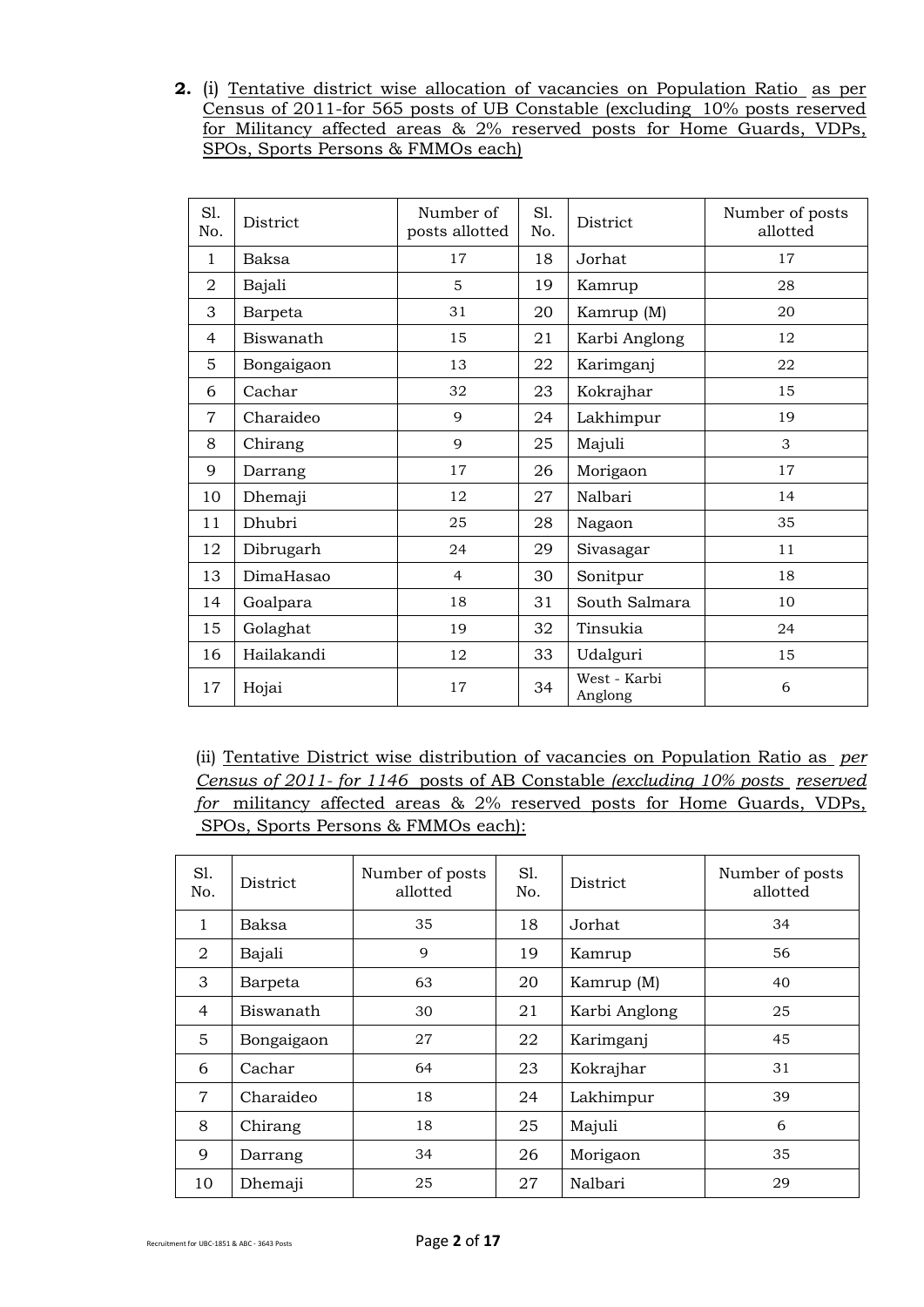| 11 | Dhubri     | 52 | 28 | Nagaon                  | 70 |
|----|------------|----|----|-------------------------|----|
| 12 | Dibrugarh  | 49 | 29 | Sivasagar               | 22 |
| 13 | DimaHasao  | 8  | 30 | Sonitpur                | 36 |
| 14 | Goalpara   | 37 | 31 | South Salmara           | 21 |
| 15 | Golaghat   | 39 | 32 | Tinsukia                | 49 |
| 16 | Hailakandi | 24 | 33 | Udalguri                | 31 |
| 17 | Hojai      | 34 | 34 | West - Karbi<br>Anglong | 11 |

The following special categories of persons will be given the reservation as under:-

- a) Home Guards  $-2\%$
- b)  $VDPs$  --  $2\%$
- c) SPOs  $-2\%$ .

(For availing facility of 2% allocation of vacancies by Home Guards/only registered members of VDPs /SPOs, a minimum 1 (one) year service is required as Home Guard/VDPs/SPOs).

- d) Sports persons -- 2% Sports persons who have represented India/National Team or the State of Assam at the National Level in the disciplines recognized by International Olympic Committee & Indian Olympic Association shall be eligible for vacancies earmarked for sports persons.
- e) FMMOs  $-2\%$

Total 14 numbers of posts each for Home Guards, VDPs, SPOs, Sports Persons & FMMOs are alloted out of 705 posts of constable UB.

Total 28 numbers of posts each for Home Guards, VDPs, SPOs, Sports Persons & FMMOs are alloted out of 1429 posts of constable AB.

# 6. **Police Station-wise distribution of vacancies alloted for militancy affected areas-**

UBC- 10% of 705 = 70 posts and ABC- 10 % of 1429 =143 posts

(Lists of Police Stations and vacancies allotted is shown in Annexure-"A". The Annexure-A is available on SLPRB website [www.slprbassam.n](http://www.slprbassam.n/).)

# **3. ELIGIBILITY CRITERIA:**

The candidate must satisfy the following criteria.:-

- **a) Nationality** Candidates must be Indian citizens, permanent resident of Assam.
- **b)** Candidates must register his/ her name with a local Employment Exchange in Assam.
- **c)** Candidates must speak Assamese or any other state language fluently.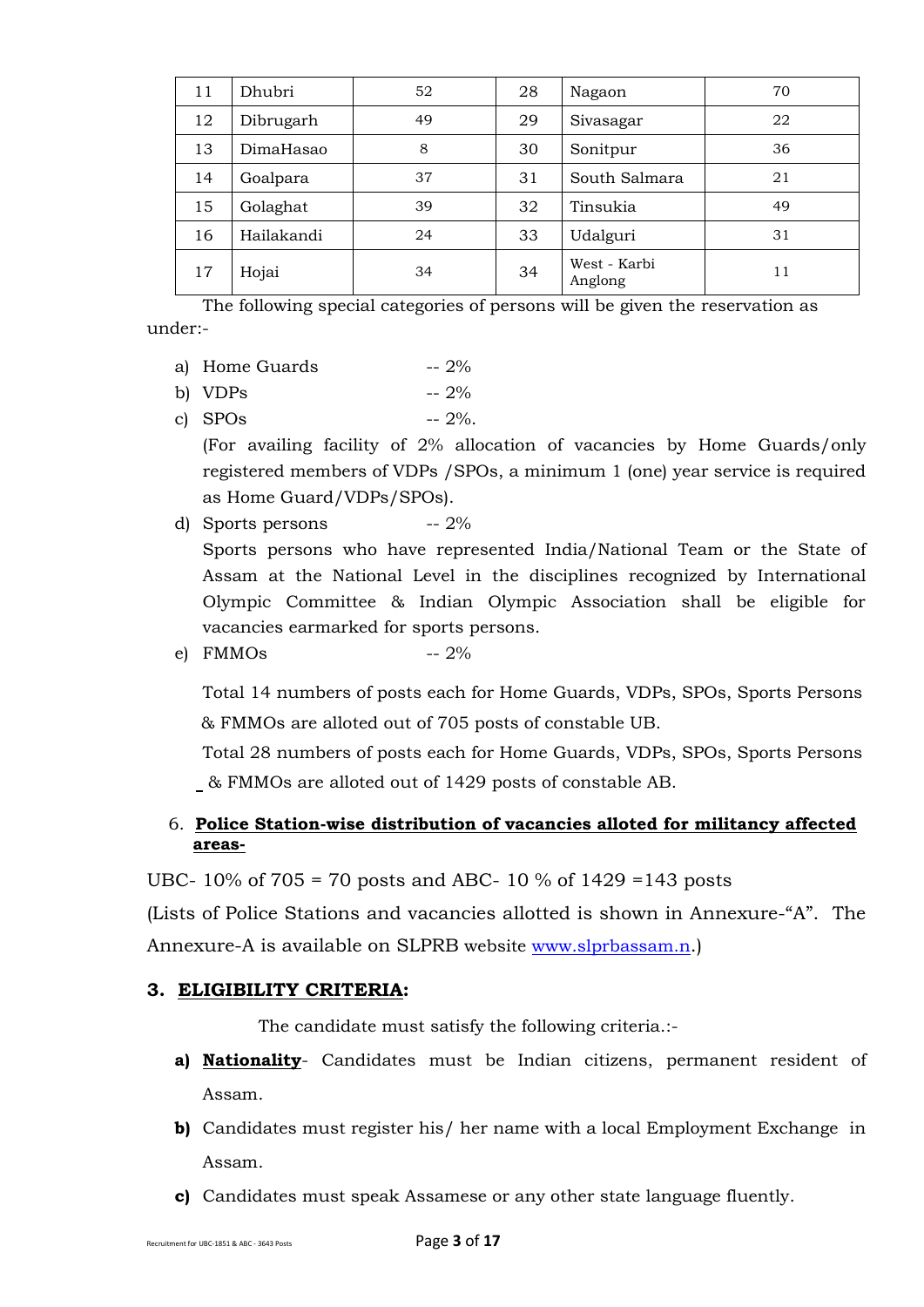**d) Age**: 18 to 25 years as on **1st July of 2021 (i.e. the candidate must be born on or before 01.07.2003 and on or after 01.07.1996).**

**Relaxations** :Upper age limit will be relaxed for:

- **(i)** 5 (five) years in respect of candidates belonging to SC, ST (P) and ST(H).
- **(ii)** 3 (three) years in respect of candidates belonging to OBC/MOBC.
- **(iii)** Additional relaxation of 3 (three) years in respect of trained Home Guards/members of VDPs (registered) who have served for a period of 3(three) years or more.
- **(iv)** Additional relaxation of 10 (ten) years in respect of FMMOs/SPOs (Certificate to this effect from competent authority will have to be submitted).

**Note:** The date of birth accepted by the SLPRB will be as per matriculation or an equivalent examination certificate issued by Govt. recognized Board. No other document relating to age such as horoscope, affidavit, birth extract from Municipal Corporation, Health Department, service record etc. will be accepted.

### **4. MINIMUM EDUCATIONAL QUALIFICATION:**

- **i) Un-Armed Branch:** H.S. or Class XII passed from Govt. recognized Board or Council for the post of Constable, Unarmed Branch, District Executive Force (DEF).
- **ii) Armed Branch:** H.S.L.C or Class-X passed from Govt. recognized Board or Council for the post of constable of Armed Branch**.**

**Note:** Candidates having educational qualification Higher Secondary and above may also apply for both Armed Branch & Unarmed Branch. In such case, in the online application form, the applicant will have to clearly mention his/her preference for the posts of Unarmed Branch & Armed Branch.

However, the final decision regarding allotment of successful candidates will lie with the Chairman, SLPRB, Assam.

# **5. PHYSICAL STANDARDS:**

| i. Height (Minimum)                    | Male & Transgender     | Female                 |
|----------------------------------------|------------------------|------------------------|
| a) Gen/OBC/MOBC/SC<br>b) $ST(H)/ST(P)$ | 162.56 cm<br>160.02 cm | 154.94 cm<br>152.40 cm |
| ii. Chest (Only for men)               | <b>Normal</b>          | <b>Expanded</b>        |
|                                        |                        |                        |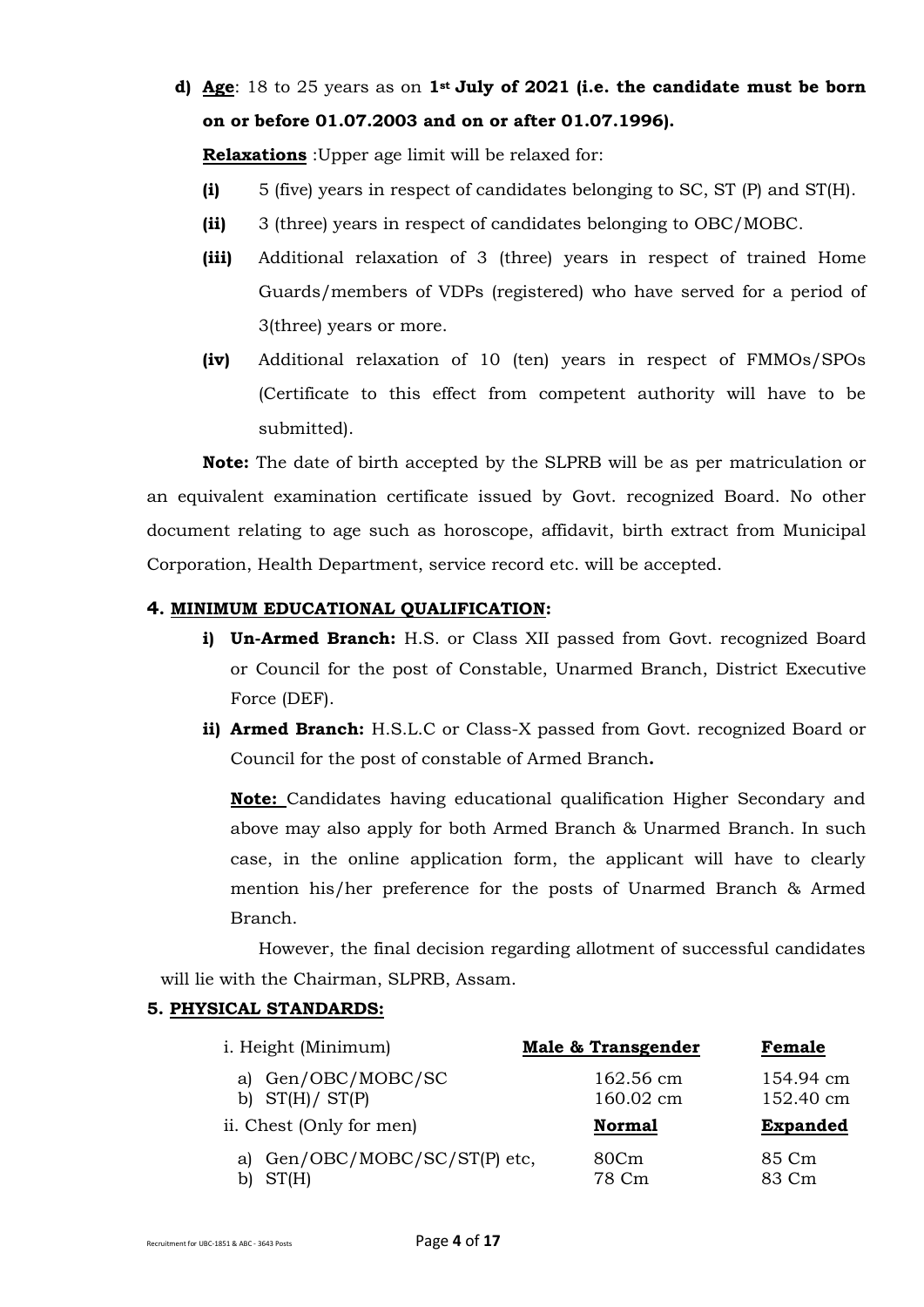#### **6. MEDICAL STANDARDS:**

Candidates must not have knocked knee, flat foot or squint eyed, and they should not be colour blind. Varicose vein shall be considered a temporary disqualification. They must be in good mental and bodily health. They must be free from any physical deformities and free from diseases such as diabetes, hernia, piles, respiratory diseases or any other ailment that is likely to interfere with the efficient performance of duties. The distant vision should be 6/6 for at least one eye and not poorer than 6/9 for the other without correction. Near vision should be normal.

### **7. HOW TO APPLY**:

Applications must be submitted online through SLPRB website [www.slprbassam.in.](http://www.assampolice.gov.in/) No other forms of application will be entertained.

Candidates must follow the following steps during submission of online application:

❖ Register in the Portal using valid mobile number.

(Note: Candidates are advised to keep the mobile number unchanged until the recruitment process is over)

- ❖ After successful registration candidates will get an Assam Police Recruitment ID. Candidates will have to apply for any posts advertised through SLPRB during the year 2021-2022 by logging in with this ID.
- $\triangleleft$  Candidates will register their profile in the application portal once for all. However, the candidature of those candidates will be cancelled who generate multiple recruitment ID.

All Candidates will have to appear for their PST/PET & Written Test only at the district under which their permanent Residential address falls.

Candidates will be required to upload scanned copies of the following documents:

# **a) Passport Size Photograph :-**

Please pay attention to upload good quality photograph. Poor quality of photograph submitted will lead to rejection of your application. The Admit card will be printed with the uploaded photograph.

- i) The photograph must be in colour and must be taken in a professional studio. Photograph taken using a mobile phone and other self composed portraits are not acceptable.
- ii) Photograph must be taken in a white background.
- iii) The photograph must have been taken after **1st July, 2021**.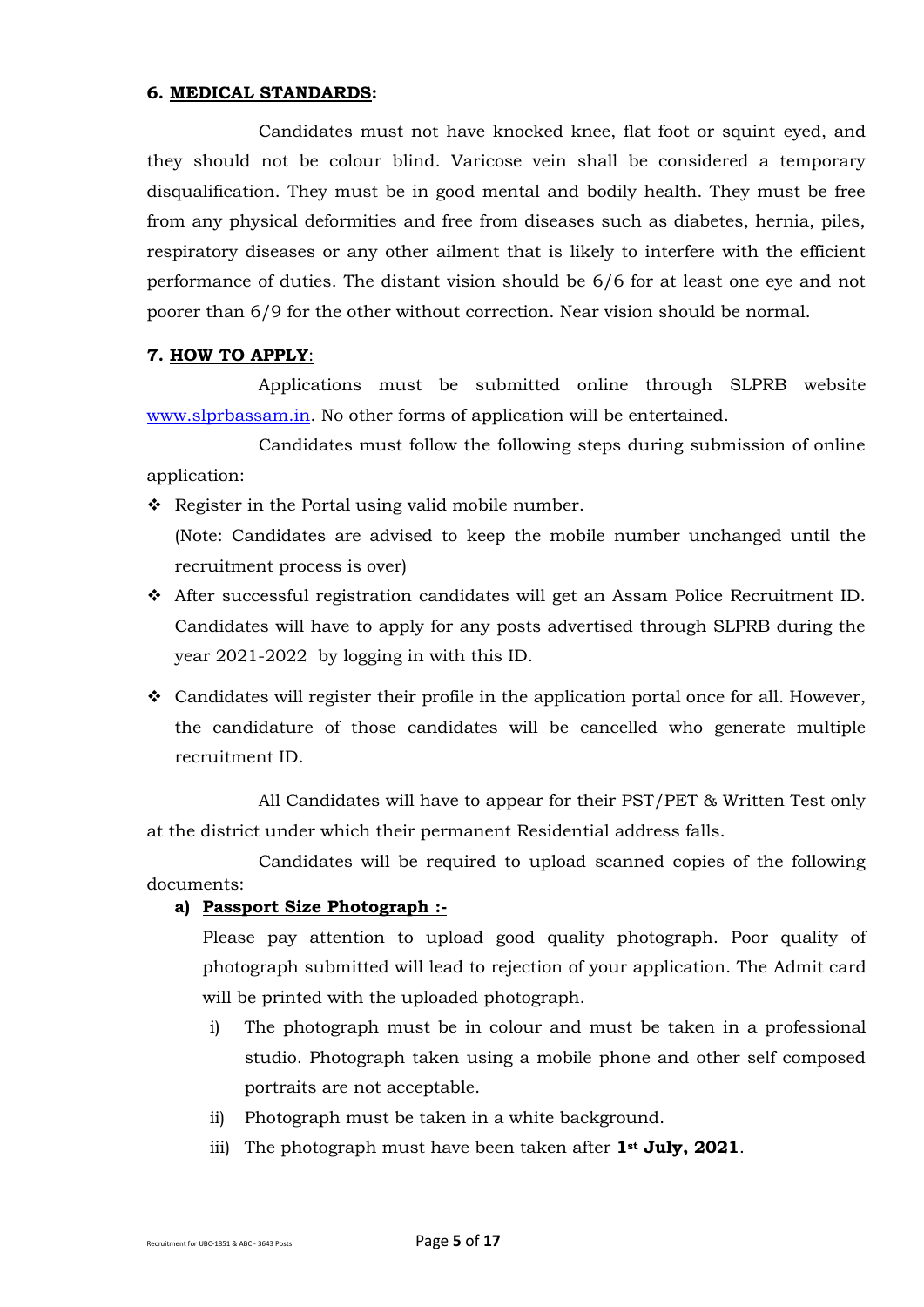- iv) Face should occupy about 50% of the area in the photograph, and with a full face view looking into the camera directly.
- v) The main features of the face must not be covered by hair of the head, any cloth or any shadow. Forehead, both eyes, nose, cheeks, lips and chin should be clearly visible.
- vi) If you normally wear spectacles, glare on glasses is not acceptable in your photo. Glare can be avoided with a slight downward tilt of the glasses for the photo shoot.
- vii) You must not wear spectacles with dark or tinted glasses, only clear glasses are permitted.
- viii) Ask your photo studio to provide the image in a JPEG format and also on a standard 4.5cm x 3.5cm (45mm x 35mm) print.
- ix) Maximum pixel resolution for JPEG: 640 x 480 (0.3 Mega Pixel) (Ask your studio to reduce it to this resolution if it is higher).
- x) Minimum pixel resolution for JPEG: 320 x 240.
- xi) The maximum file size is 450 kb (kilo bytes).
- xii) For your own benefit it may be prudent not to intentionally change your facial features or hair style as in the photograph until the day of the exam.

## **b) Signature:-**

- i) Please put your signature with a black or dark blue ink on a white paper.
- ii) Get the signature digitally photograph / image scanned by a professional photo studio, and get the image cropped by the studio itself.
- iii) Only JPEG image formats will be accepted.
- iv) The maximum pixel resolution for the image is 800 x 300.
- v) The minimum pixel resolution for the image is 400 x 150.
- vi) Dimension of signature image should be 3.5cm (width) x 2.5cm (height).
- vii) The maximum file size is 100 kb.
- viii) Mobile phone photograph of signature is not acceptable, and can result in disqualification of the application.

## **c) Documents :-**

- i) Passed certificate & Mark sheet of HSLC / HSSLC examination as applicable for the post concerned.
- ii) Admit card of HSLC or equivalent examination for proof of Age.
- iii) Employment Exchange registration number.
- iv) Home Guard training and minimum 3 years experience certificate issued by Competent Authority to claim Age relaxation as mentioned in Para 3 (d) (iii) above.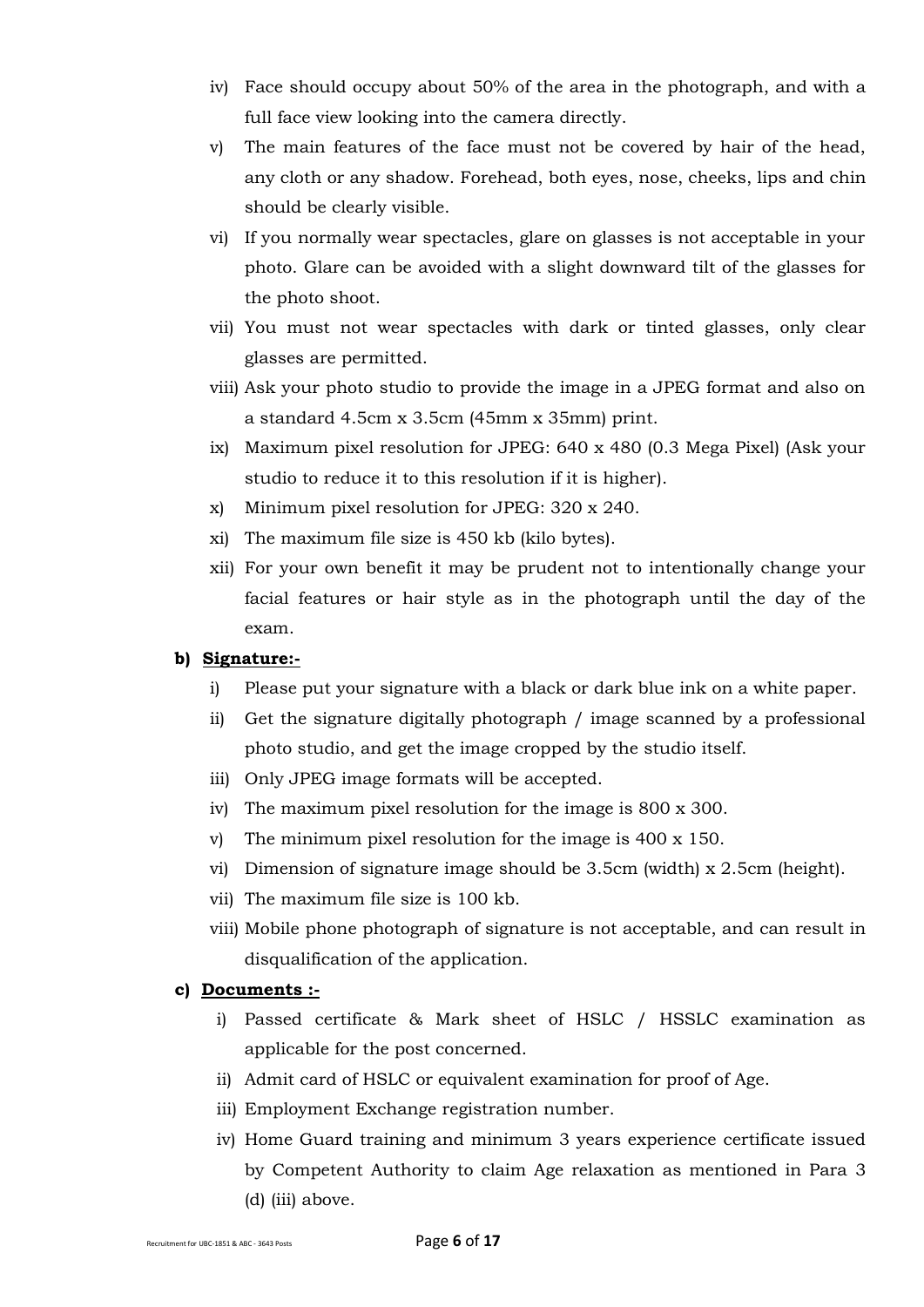- v) Certificate of registered VDP member and minimum 3 years working experience as VDP issued by the concerned **Superintendent of Police** to claim Age relaxation as mentioned in Para 3 (d) (iii) above
- vi) Caste Certificate from the Competent Authority. **NO CASTE CERTIFICATE ISSUED BY OTHER STATES WILL BE ACCEPTED.**
- vii) Permanent Residential Certificate.
- viii) Certificate of NCC from Competent Authority, if any.
- ix)Appointment certificate as SPO issued by the Superintendent of Police, if any.
- x) Certificate of F.M.M.O. issued by Special Branch, Hqrs. of Assam Police, Kahilipara, Guwahati, if any.
- xi) Basic & Advanced Home Guard training and experienced certificate issued by Competent Authority, if any.
- xii) Certificate for working as member of V.D.P. issued by the **Superintendent of Police,** if any.
- xiii) Transgender Certificate issued by Competent Authority, if any.
- xiv) EWS certificate from Competent Authority, if any.

The benefit of reservation under EWS can be availed upon production of an income and asset certificate issued by the Circle Officer or Circle Officer (A) of the revenue Circle where the candidate and/or his family normally resides. The income and asset certificate issued by any one of the following authorities in prescribed format as given in **Annexure- I** (uploaded in SLPRB website) shall only be accepted as proof of candidate's claim as belonging to EWS.

The candidates will then click on the 'Complete' button to indicate that they agree to all the entries made in the form. The candidates can then download the registration / application slip with ID No.

It is mandatory for the candidates to mention their full / proper address with pin code, a valid email address and mobile phone number in the application form as the same will be required to inform them regarding the status of their applications and convey other related information.

Incomplete / defective / invalid application will be summarily rejected.

- a) **If a candidate appears in the Tests from more than one venue, or makes an attempt towards that end, his/her candidature will be cancelled forthright for all the venues.**
- b) **The email address and mobile phone number should be specific to each candidate.**
- c) **The candidate reporting at the venue on the date and time for Physical Standard Test and Physical Efficiency Test, he/she must bring all the documents uploaded during submission of online application mentioned at**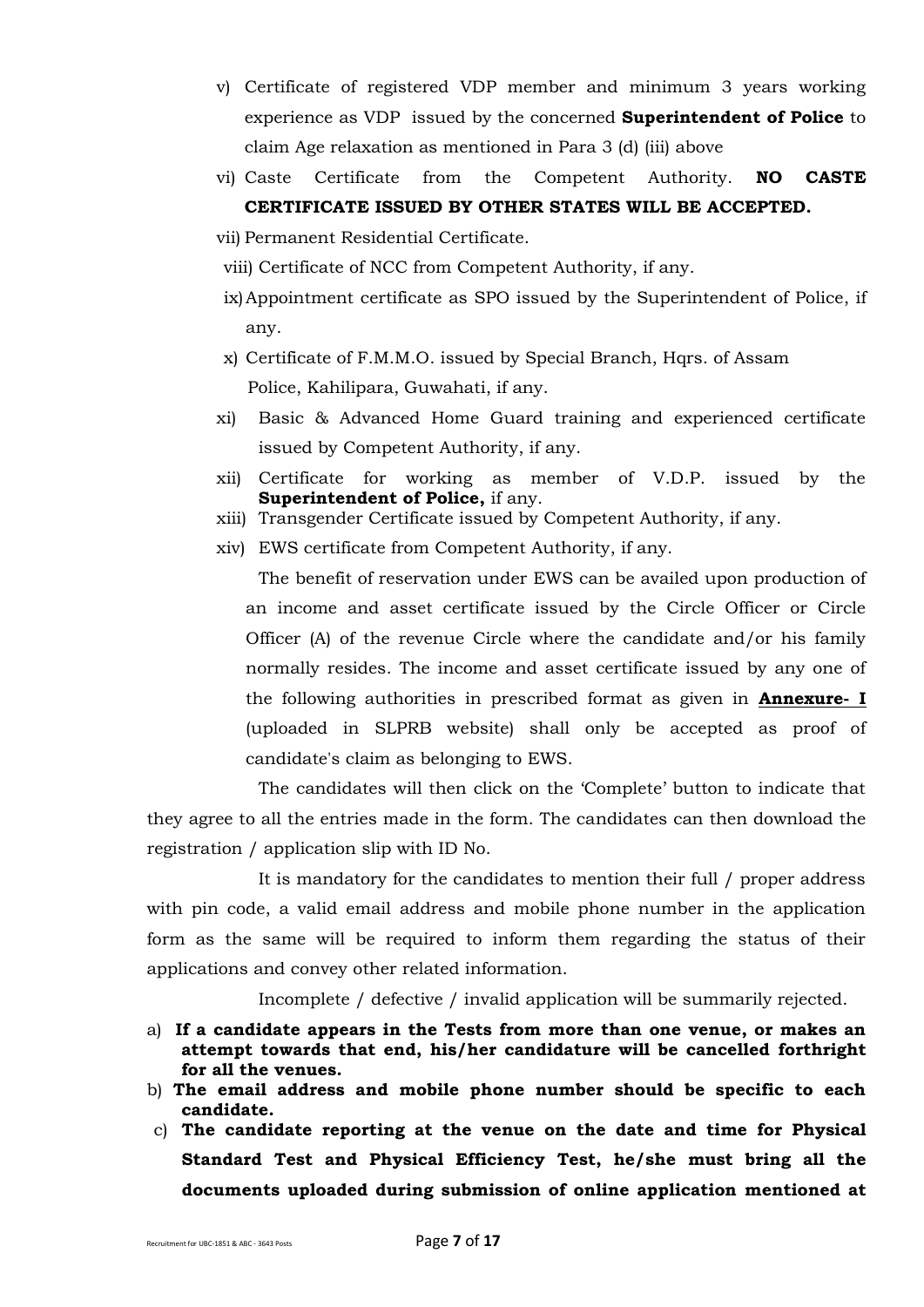**Para 7 (c) (i) to (xiv) along with one set of self attested photocopies of the same for verification by the Selection Committee on the date of their PST/PET**. Any incorrect information or document submitted which is not genuine may disqualify a candidate at any stage and may also render him / her liable to criminal prosecution. Original documents of a candidate may be put to check at any later stage of the recruitment process also.

**In case candidate fails to show original Caste Certificate on the day of PST/PET, such candidates shall be treated as GENERAL. No subsequent request will be entertained for change of Caste.**

**No document will be accepted after PST/PET of a candidate is completed. All documents uploaded and submitted at the time of PST & PET should be issued on or before the date of issue of advertisement.**

d) If any candidate fails to produce any original document or doesn't furnish it at the time of document inspection during PST/PET, he/she will not be given any chance of rescheduling the date for submission in future and his / her status will be decided on the basis of the documents submitted on the day of PST/PET.

# PLEASE NOTE THAT THERE SHALL BE NO CHANGES MADE ON ANY ENTRIES AFTER SUBMISSION OF DOCUMENTS DURING THE TIME OF PST & PET AND NO REQUESTS WILL BE ENTERTAINED.

- **8**. A candidate whose application is found to be in order will be called for Physical Standard Test / Physical Efficiency Test. Candidates will be able to download the Admit Card / Call Letter from the SLPRB website by entering their id. number. (A list showing the dates and venues of candidates (ID Nos. only) will also be posted on the SLPRB website.) The information will also be sent through SMS and email to the candidates on their mobile numbers and email addresses. The SLPRB will not be responsible for any discrepancies that may arise due to entry of wrong mobile number and email address by the candidates.
- **9.SELECTION PROCEDURE:-**Candidates whose applications are found correct in all respect will have to undergo the Physical Standards Tests (PST) and Physical Efficiency Tests (PET). If any candidate is found to have any physical deformity as may be detected by the Medical Officer present in the DLSC, he/ she will be debarred from participating in the other tests.
- **10. SCRUTINY OF DOCUMENTS:-**All the original documents along with a set of Photostat copies of the documents will be checked before the candidate is allowed to appear in the PST and PET as per the given eligibility criteria. Candidates who are rejected will be given rejection slips specifying the reason of rejection.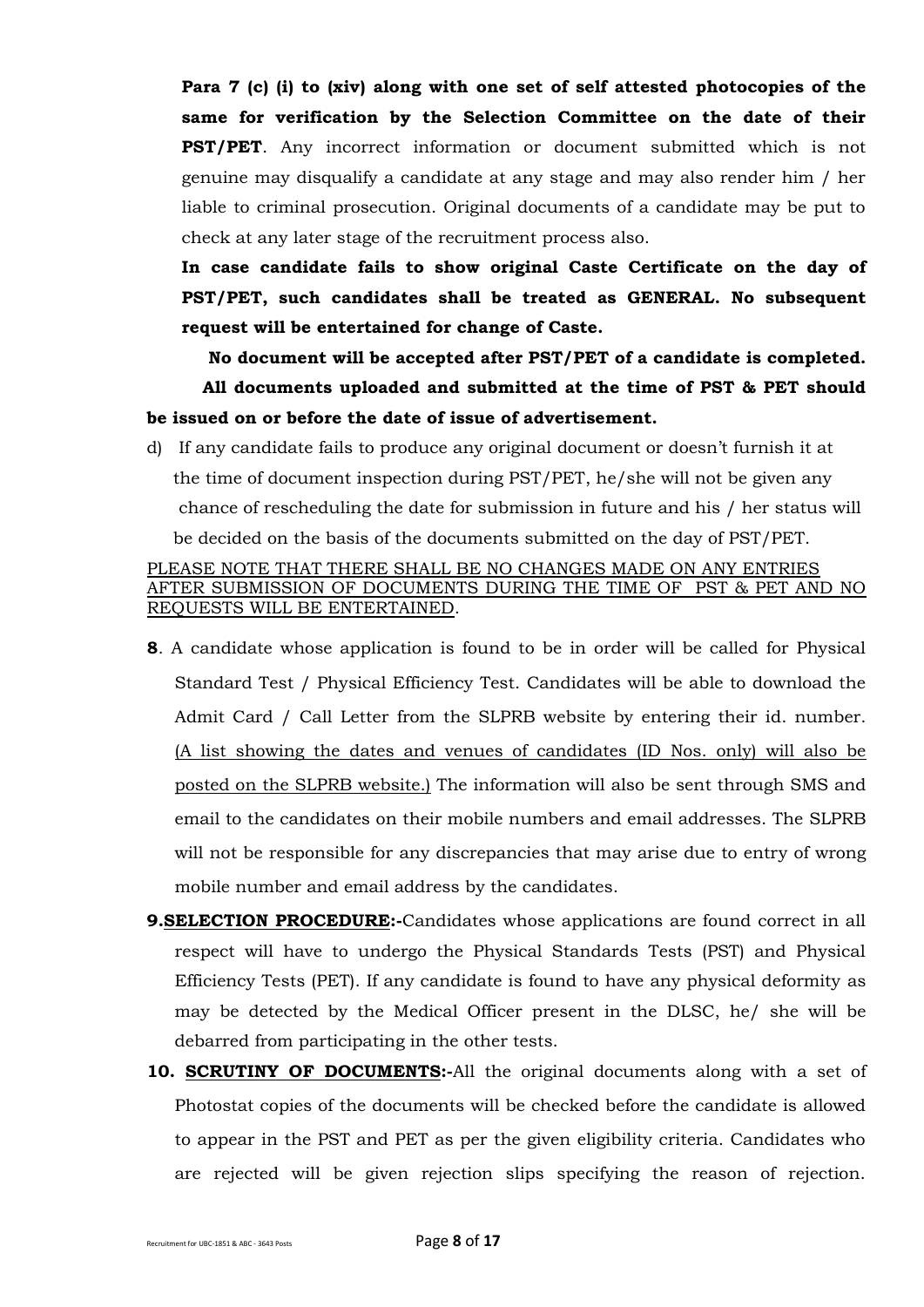Submission of any incorrect information or forged document at any stage will lead to disqualification of the candidate and may also render him / her liable to criminal prosecution. Original documents of a candidate may be put to check at any later stage of the recruitment process also. All the photostat copies submitted by the candidates will have to be duly self attested.

**In order to avoid manipulation of documents at later stage, the Chairman or a Member of the DLSC shall put his/her signature on each copy of such document at the time of PST/PET; particularly on caste certificate and any other documents which carry marks against Extra-Curricular Activities and Special Skills.**

**11. PHYSICAL STANDARD TEST:-** After the documents are found correct, the candidates will have to appear in the PST (Physical Standard Test). It will carry no marks. Measurement of the height, weight & chest (only male & transgender) of the candidates will be done using latest technology and after which the candidate will be examined by a Medical Officer for preliminary check-ups like knock knee, vision test, colour blindness test, flat foot, varicose vein, physical deformities etc. Once a candidate clears the PST he/she will have to appear in the PET (Physical Efficiency Test).

# **12. PHYSICAL EFFICIENCY TEST - 40 MARKS FOR CONSTABLE (UB) AND CONSTABLE (AB) FEMALE CANDIDATES & 60 MARKS FOR CONSTABLE (AB) MALE CANDIDATES :**

Candidates who clear PST, will be required to undergo PET. The PET consists of the following:

# **a) Male & Transgender Candidates**

- i. **Race:** Those who qualify in the PST will be subjected to 3200 metres race to be completed within 14 minutes (840 seconds).
- ii. **Long Jump:** Minimum 335 cm for long jump (3 chances to be given and the longest valid jump rounded off to the nearest cm will be considered for awarding marks).

# **Award of marks for 3200 metres Race (It will be conducted under CC TV surveillance and using RFID chips.)**

Time taken 600 Sec. (10 min) or less : 20 marks : 20 marks

For the next 30 Sec. of time taken, marks will decrease at the rate of 0.08 marks per second.

Thus, for 630 Sec. or less but more than 629 Sec. : 17.6 marks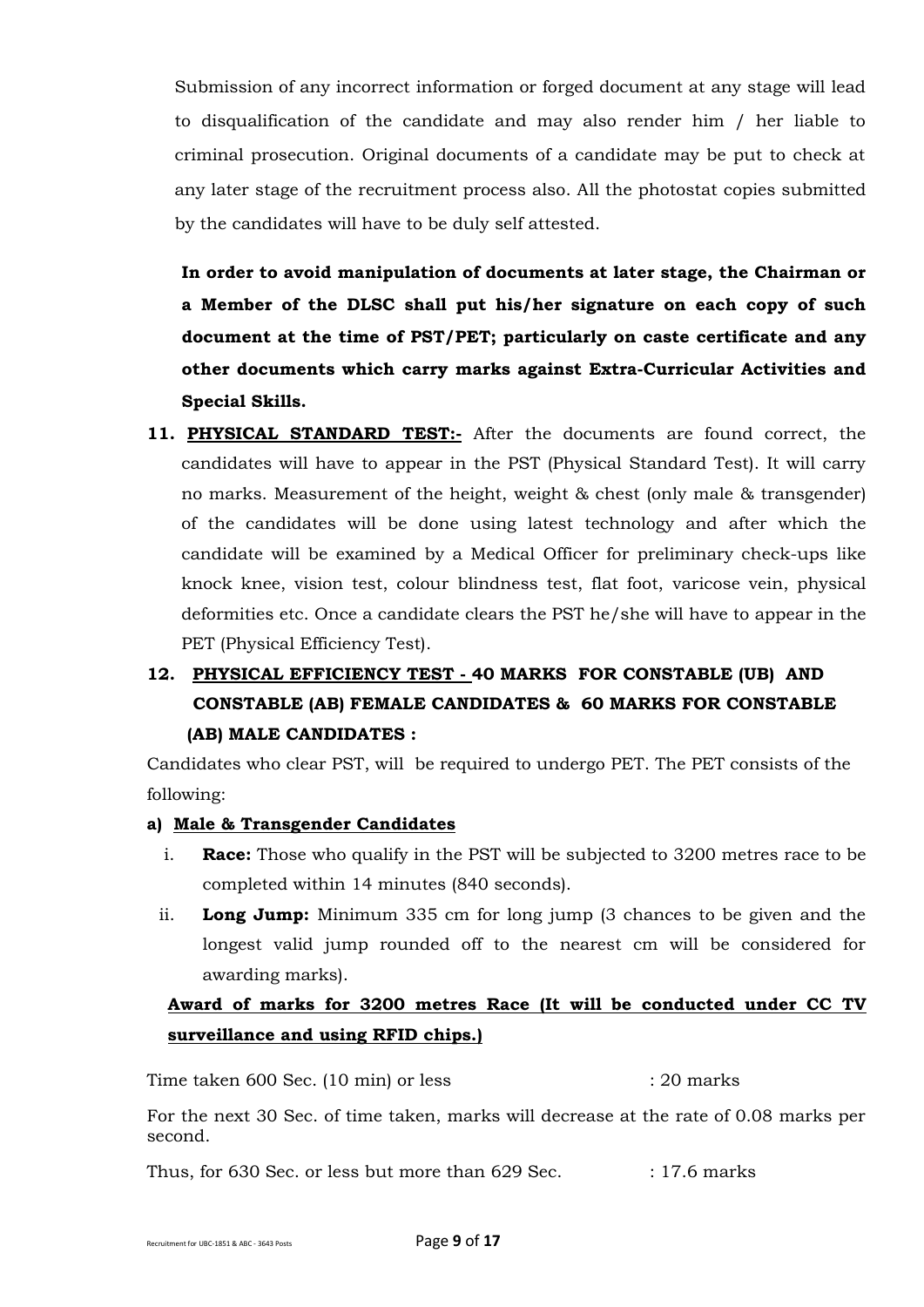For the next 40 Sec. of time taken, marks will decrease at the rate of 0.06 marks per second.

Thus, for 670 Sec. or less but more than 669 Sec. : 15.2 marks

For the next 60 Sec. of time taken, marks will decrease at the rate of 0.04 marks per second.

Thus, for 730 Sec. or less but more than  $729$  Sec.  $\qquad \qquad$  : 12.8 marks

For the next 60 Sec. of time taken, marks will decrease at the rate of 0.03 marks per second.

Thus, for 790 Sec. or less but more than 789 Sec. : 11 marks

For the next 50 Sec. of time taken, marks will decrease at the rate of 0.02 marks per second.

Thus, for 840 Sec. or less but more than 839 Sec. : 10 marks

For time more than 840 Sec. (14 min) no marks will be awarded and the candidate will be declared as disqualified.

### **Award of marks for Long Jump (It will be conducted under CC TV surveillance).**

For less than 335cm no marks will be awarded and the candidate will be declared as disqualified. A valid jump of 335 cm is the minimum qualifying level.

Marks for 335cm : 10 marks For the next 65cm, marks will increase at the rate of 0.04 per cm. Thus, marks for 400cm : 12.6 marks For the next 50cm, marks will increase at the rate of 0.06 per cm. Thus, marks for 450cm : 15.6 marks For the next 30cm, marks will increase at the rate of 0.08 per cm. Thus, marks for 480cm : 18 marks For the next 20cm, marks will increase at the rate of 0.10 per cm. Thus, marks for 500 cm : 20 marks No extra marks will be awarded for jump of more than 500 cm (16 ft 5 inch approx)

# (iii) CHIN UP – **20 Marks** - ONLY FOR MALE CANDIDATES WHO APPLIY FOR CONSTABLE (AB)

Award of marks for Chin up/ for male & Transgender candidates (It will be conducted under CCTV Surveillance)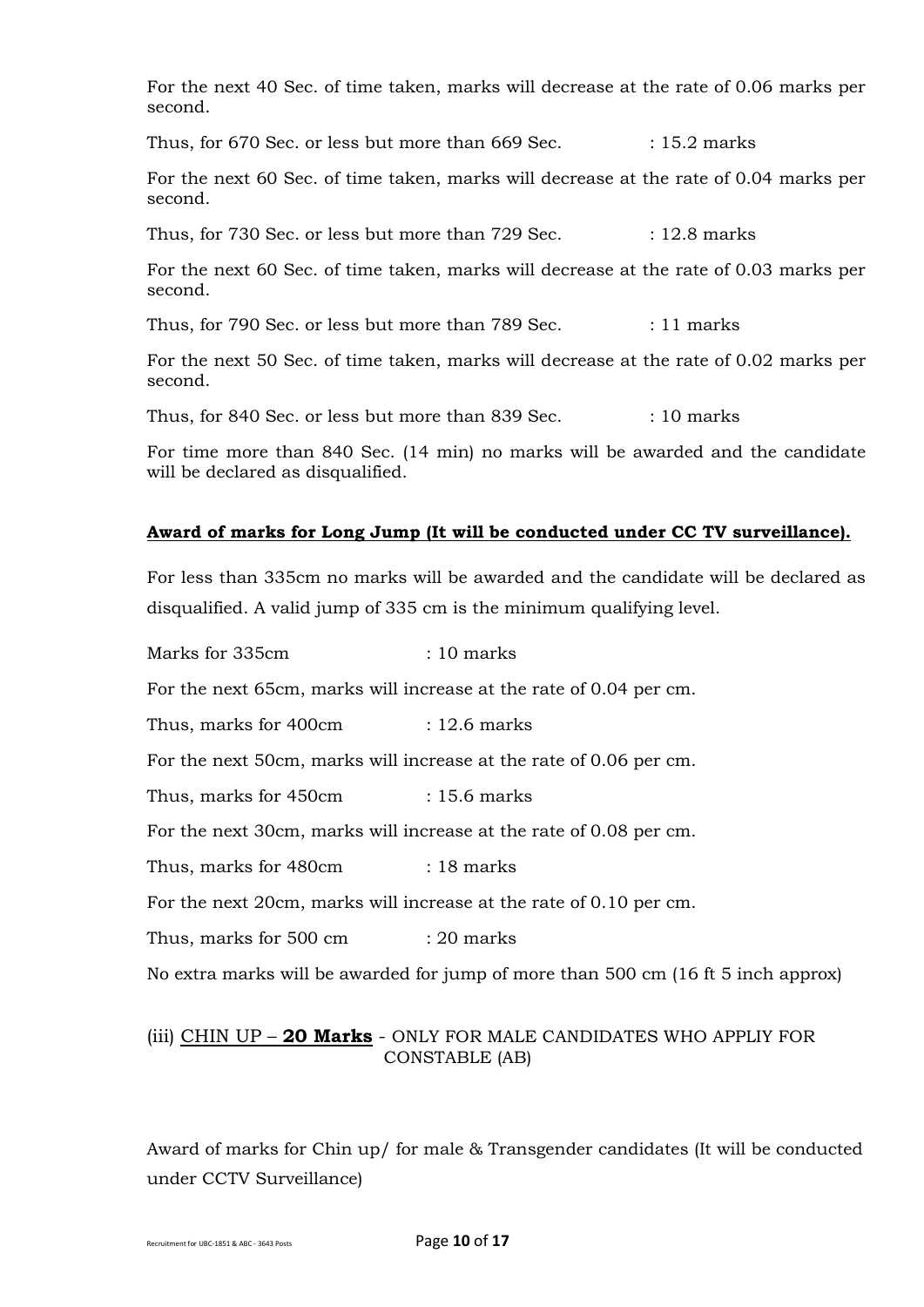| For less than 4 chin ups                                       | Disqualified |
|----------------------------------------------------------------|--------------|
| For 4 chin ups                                                 | 10 marks     |
| For 5 chin ups                                                 | 11 marks     |
| For 6 chin ups                                                 | 12 marks     |
| For 7 chin ups                                                 | 13 marks     |
| For 8 chin ups                                                 | 14 marks     |
| For 9 chin ups                                                 | 15 marks     |
| For 10 chin ups                                                | 16 marks     |
| For 11 chin ups                                                | 17 marks     |
| For 12 chin ups                                                | 18 marks     |
| For 13 chin ups                                                | 19 marks     |
| For 14 chin ups                                                | 20 marks     |
| For chin ups more than 14 times no extra marks will be awarded |              |

### **b) Female Candidates**

- i. **Race :** Those who qualify in the PST will be subjected to 1600 metres race to be completed within 08 minutes .
- ii. **Long Jump:** Minimum 244 cm for long jump (3 chances to be given and the longest valid jump rounded off to the nearest cm will be considered for awarding marks).

# **Award of marks for 1600 metres Race (It will be conducted under CC TV surveillance and using RFID chips.)**

Time taken 330 Sec. (5 min 30 seconds) or less : 20 marks For the next 30 Sec. of time taken, marks will decrease at the rate of 0.1 marks per second. Thus, for 360 Sec. or less but more than 359 Sec. : 17 marks For the next 30 Sec. of time taken, marks will decrease at the rate of 0.08 marks per second. Thus, for 390 Sec. or less but more than 389 Sec. : 14.6 marks For the next 30 Sec. of time taken, marks will decrease at the rate of 0.06 marks per second. Thus, for 420 Sec. or less but more than 419 Sec. : 12.8 marks For the next 40 Sec. of time taken, marks will decrease at the rate of 0.05 marks per second. Thus, for 460 Sec. or less but more than 459 Sec. : 10.8 marks For the next 20 Sec. of time taken, marks will decrease at the rate of 0.04 marks per

second.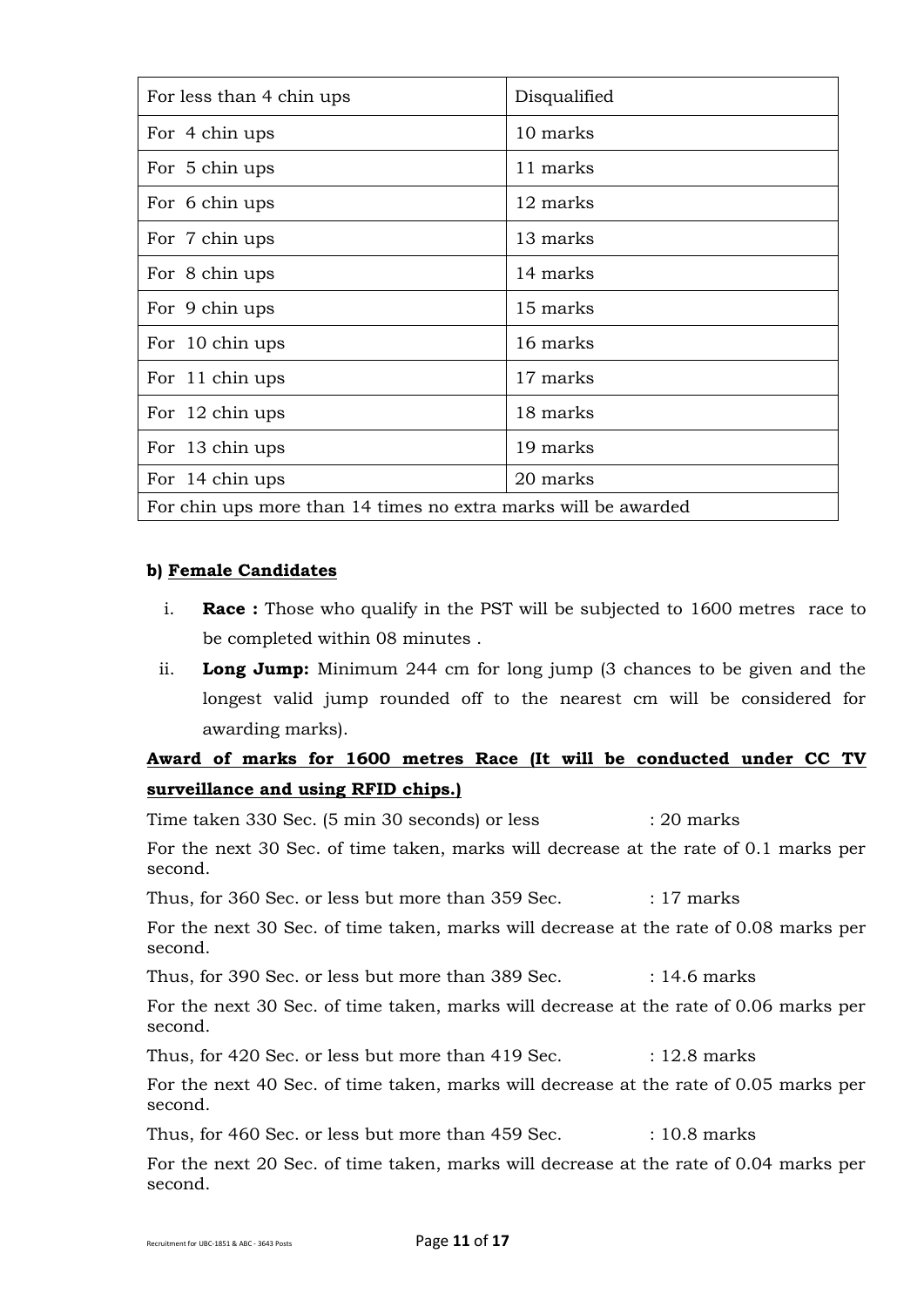Thus, for 480 Sec. or less but more than 479 Sec. : 10 marks

For time more than 480 Sec. (08 min) no marks will be awarded and the candidate will be declared as disqualified.

### **Award of marks for Long Jump (It will be conducted under CC TV surveillance).**

For less than 244 cm no marks will be awarded. A valid jump of 244 cm is the minimum qualifying level.

Marks for 244 cm : 10 marks

For the next 45 cm, marks will increase at the rate of 0.04 per cm.

Thus, marks for 289 cm : 11.8 marks

For the next 30 cm, marks will increase at the rate of 0.06 per cm.

Thus, marks for  $319 \text{ cm}$  :  $13.6 \text{ marks}$ 

For the next 30cm, marks will increase at the rate of 0.08 per cm.

Thus, marks for 349 cm : 16 marks

For the next 40 cm, marks will increase at the rate of 0.10 per cm.

Thus, marks for 389 cm : 20 marks

Marks for a valid jump of more than 389 cm : 20 marks.

### **13**. **INSTRUCTIONS FOR CONDUCT OF PST/PET**

- i. A candidate gets eliminated from the recruitment process as soon as he/she fails to qualify in any event during PST or PET. A candidate may have to take the PET in a sequence as decided by the DLSC.
- ii. Individual statement of marks signed by the candidate and the officer conducting the race/ tests will be shown to the candidates. A rejection slip will be given to a candidate when he/she is eliminated from a particular Test. Marks for Extra-Curricular Activities and Special Skills will not be announced instantly as this may involve further verification of information.
- iii. CCTV will be installed for recording each event of the PST and PET for each candidate. Performances may also be announced through PA system.
- iv. All Candidates will be subjected to biometric recordings for identification.
- v. Results of the PST and PET will be locally displayed at the end of each day of Test. **However, candidates shall have no claim or right to appear in the Written Test merely on the ground that they secured the minimum qualifying standards in the PST and PET**. After completion of the PST and PET for all the candidates, District-wise merit lists for each category (Unreserved,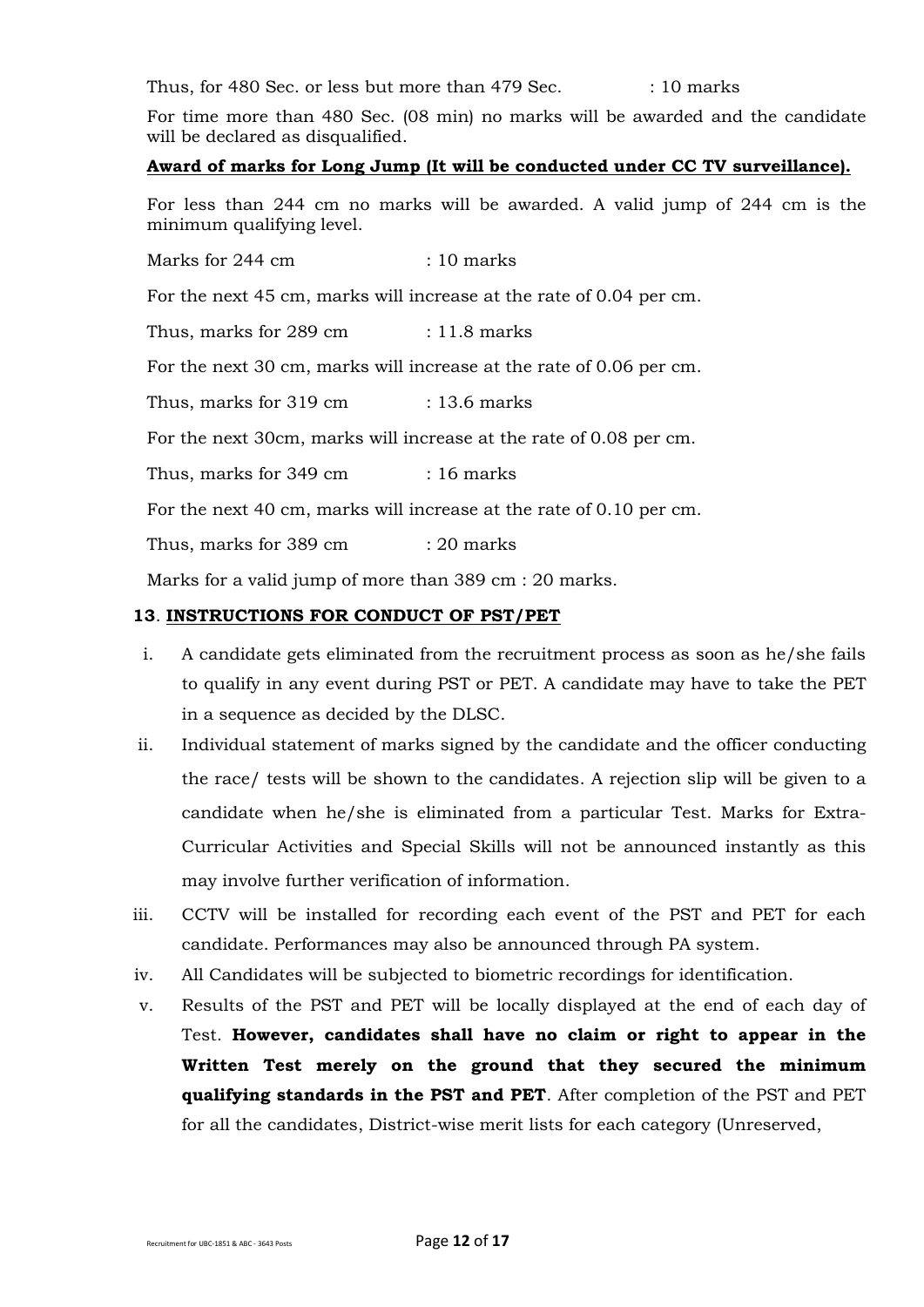OBC/MOBC, SC, ST(P), ST(H) & EWS for both men & transgender and women) will be prepared on the basis of the total marks scored on PET. Candidates will be called for the Written Test in order of merit at the rate of 5 (five) times the number of posts allotted in respect of each category. If the total number of qualifying candidates turns out to be less than 5 times the number of posts, all qualifying candidates but no other will be called for the Written Test. If there are candidates scoring the same marks in PET as the last candidate selected for the written test by the 5 times formula in a particular case, the candidates scoring the same marks will also be called for the written examination, and therefore the number may exceed the 5 times to that extent for that particular case and category only.

## **14. WRITTEN TEST:**

- **a)** Written test will consist of **45** multiple choice type questions to be answered on an OMR answer sheet. For each correct answer the candidate will get one mark. Total marks for the Written Test will be **45**. There will be no negative marking. The questions will cover the following subjects:
- **b)** The subjects to be covered will be as follows:-
	- I. Elementary Arithmetic
	- II. General English
	- III. Logical reasoning/Mental ability
	- IV. Assam's History, Geography, Polity, Economy
	- V. General Awareness/General Knowledge and current affairs

The question paper for **Written Exam** will be in the following languages:

Assamese/ Bodo/ Bengali/English.

**c)** Written Test will be conducted throughout the State on same day either at Guwahati or in each range or district headquarters depending on the number of candidates and convenience of the SLPRB. The date and venue (s) of the written test will be notified in due course. Duration of the Written Test will be 90 Minutes.

### **15. EXTRA-CURRICULAR ACTIVITIES AND SPECIAL SKILLS**: **MAX MARKS 10.**

**(A)** Educational Qualification: Marks will be allotted based on results of Higher Secondary for UB constables as under: **Max marks 5**

| i. $45 - 59.99\%$   | - 2 marks |
|---------------------|-----------|
| ii. $60 - 74.99\%$  | - 3 marks |
| iii. 75 % and above | - 5 marks |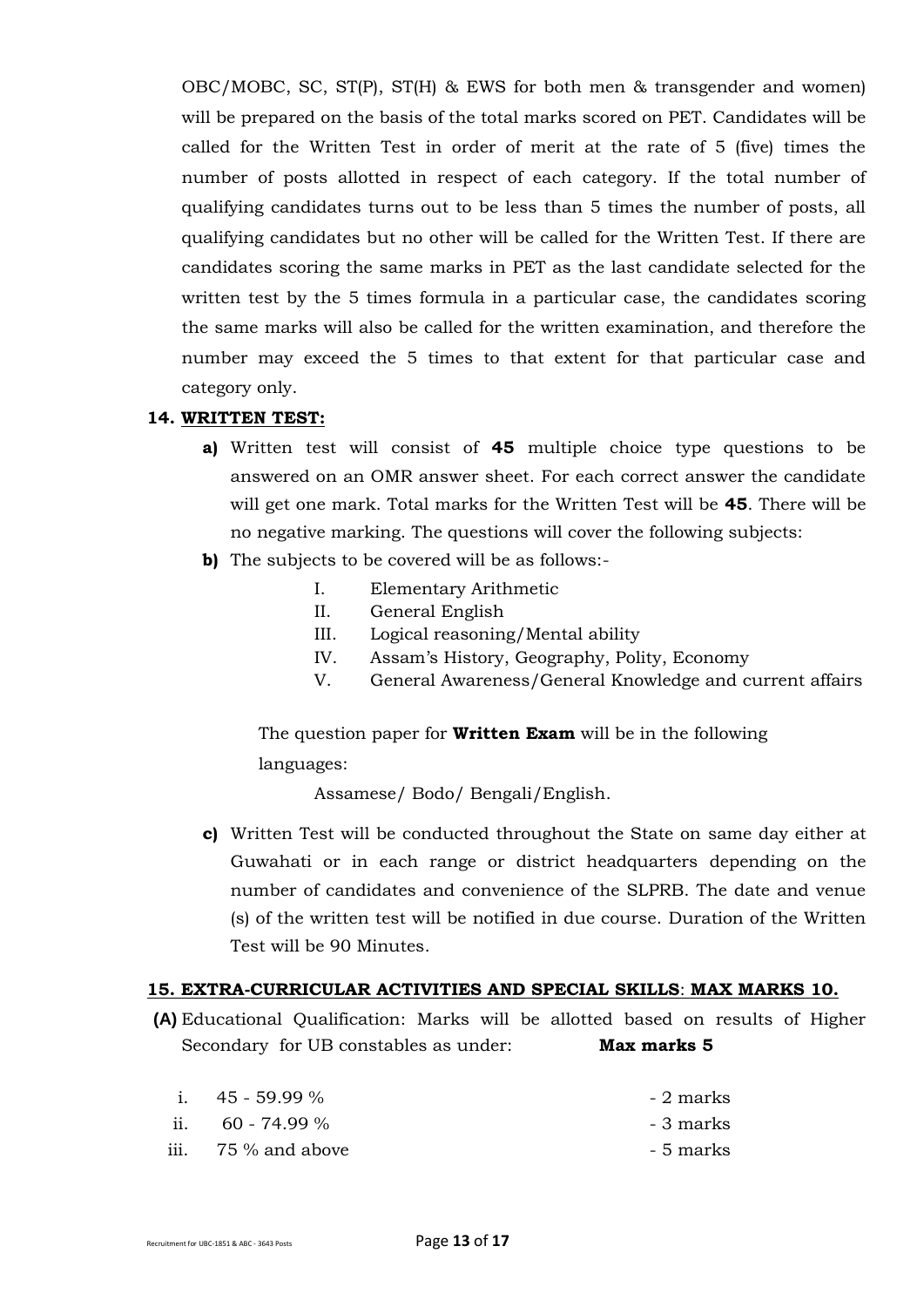### **(B) National Cadet Corps (NCC) For Candidates of both Constable (AB & UB)-**

**Max Marks – 05 (five)**

| (i) NCC 'C' Certificate   | $-05$ (five) marks. |
|---------------------------|---------------------|
| (ii) NCC 'B' Certificate  | -03 (three) marks.  |
| (iii) NCC 'A' Certificate | $-02$ (two) marks.  |

**NOTE: Maximum marks in Extra-Curricular Activities and Special Skills- 10 marks. Candidates should bring a set of photocopies of documents against which he/ she claiming marks under "Extra-Curricular Activities and Special Skills". The Chairman or the member of the DLSC shall put signature on both the set of copies of those candidates who cleared PET and one set will be retained by the DLSC and another set will be taken by the candidate so that no conflict may take place in future.**

### **16. ORAL / VIVA VOCE :- Maximum 5 marks**

#### **17. FINAL MERIT LISTS**

Final results would be based on the marks obtained as follows:

| CONSTABLE (UB) BOTH MALE/ TRANSGENDER & FEMALE  |                  |
|-------------------------------------------------|------------------|
| CANDIDATES.                                     |                  |
| a) Marks for PET                                | Maximum 40 marks |
| b) Multiple choice objective type Written Test: | Maximum 45 marks |

c) NCC and Academic : Maximum **10 marks**  d) Oral / Viva voce : Maximum **5 marks Total 100 marks**

### **ii.** CONSTABLE (AB)MALE & TRANSGENDER CANDIDATES

| Marks for PET<br>aì | Maximum 60 marks<br>$\ddot{\cdot}$                                  |
|---------------------|---------------------------------------------------------------------|
|                     | b) Multiple choice objective type Written Test:<br>Maximum 45 marks |
| <b>NCC</b><br>C)    | Maximum 05 marks<br>$\ddot{\cdot}$                                  |
| d) Oral / Viva voce | Maximum 5 marks                                                     |
|                     | Total 115 marks                                                     |
| iii.                | CONSTABLE (AB) FEMALE CANDIDATES                                    |
| Marks for PET<br>aì | Maximum 40 marks<br>$\ddot{\cdot}$                                  |
| b)                  | Maximum 45 marks<br>Multiple choice objective type Written Test:    |
| NCC.<br>C)          | Maximum 05 marks<br>$\ddot{\cdot}$                                  |
|                     |                                                                     |

d) Oral / Viva voce : Maximum **5 marks**

## **Total 95 marks**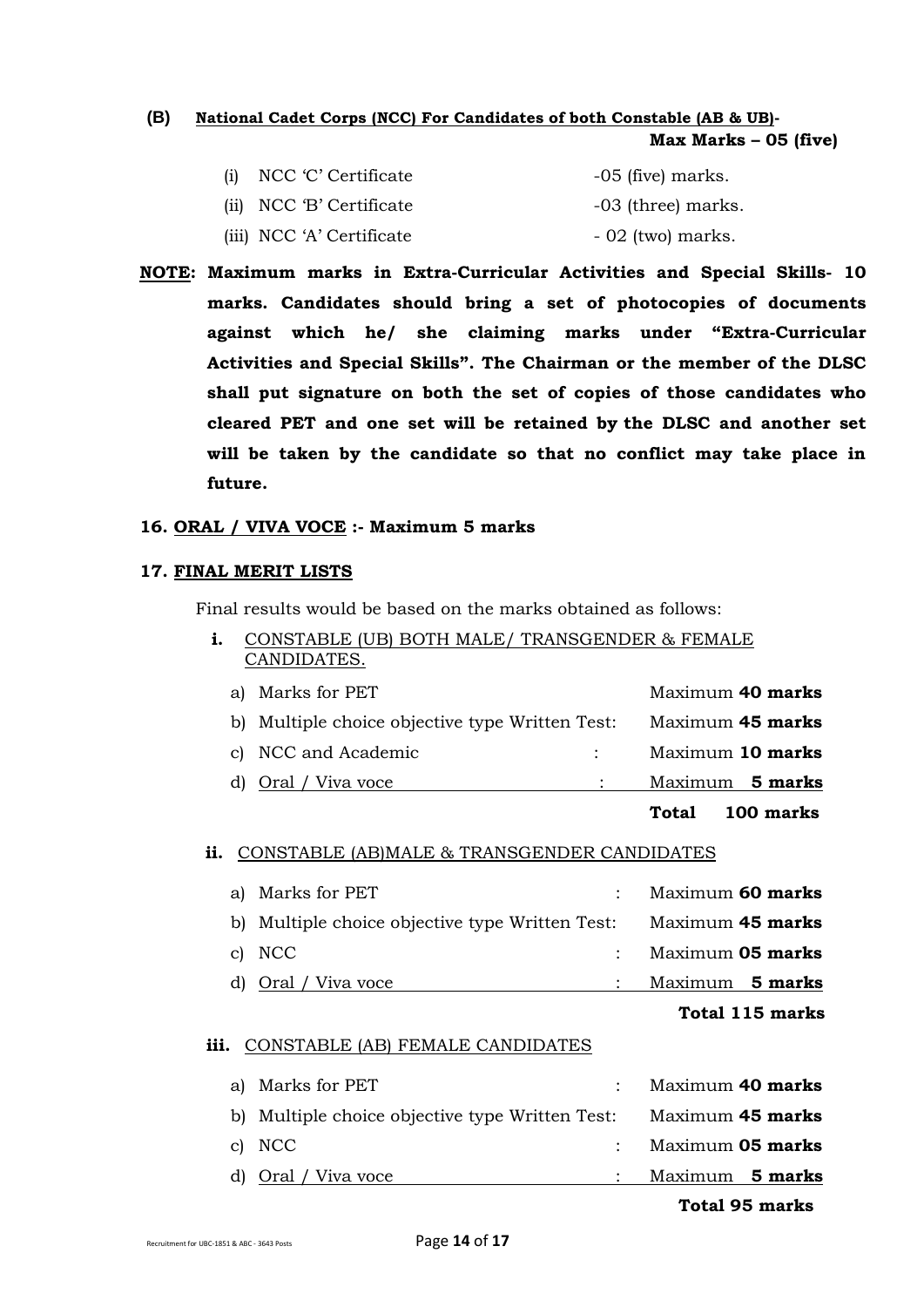#### **18. SELECT LISTS:**

**1. SPORTS PERSON, FMMO, AND S.P.Os**:- These posts will be filled up at State level as candidates of these categories are not available in each district.

#### Methodology-

The merit lists will be prepared at State level. The selected candidates will be adjusted in the following sequence:-

- a) Against the posts which remained vacant in the district after recruitment due to non-availability of candidates of any reserved category i.e SC,OBC/MOBC, ST(P), ST(H), if these candidates belong to same reserved category.
- b) Against the post of district of the same reserved category to which the candidates belong subject to condition that special category candidates (HG/VDP/FMMO/Sports person/SPO) will not fill up more than 50% posts of any reserved category of any district.
- c) Remaining candidates will be adjusted against their own reserved category in other districts through roster of districts prepared alphabetically.
- **2. Home Guards and VDP**:- The selected candidates from each district will be adjusted within the quota of their own category, thereby not disturbing the overall ceiling of reservation. If selected candidates constitute more than 50 % of any reserved category then they will be adjusted as per roster mentioned at 1(c) above.
- **3.** If a Home Guards/VDP/SPO/FMMO is selected automatically in the merit list and has not availed any age relaxation, then he/she will not be adjusted against the 2% allocation of vacancies to his/her category.

The select lists will be published in the SLPRB website and through other available media. **Select list will be prepared for the exact number of vacancies to be filled up**.

### **N.B**:

- (i) In case of a tie in marks, the candidate older in age will be placed higher in the merit list. Further, candidates having same date of birth and have obtained equal marks, will be placed in the merit list according to higher height.
- (ii) In case, posts reserved for EWS are not filled up by candidates belonging to EWS category due to shortage of the eligible candidates, the posts will be filled up from the candidate of unreserved category.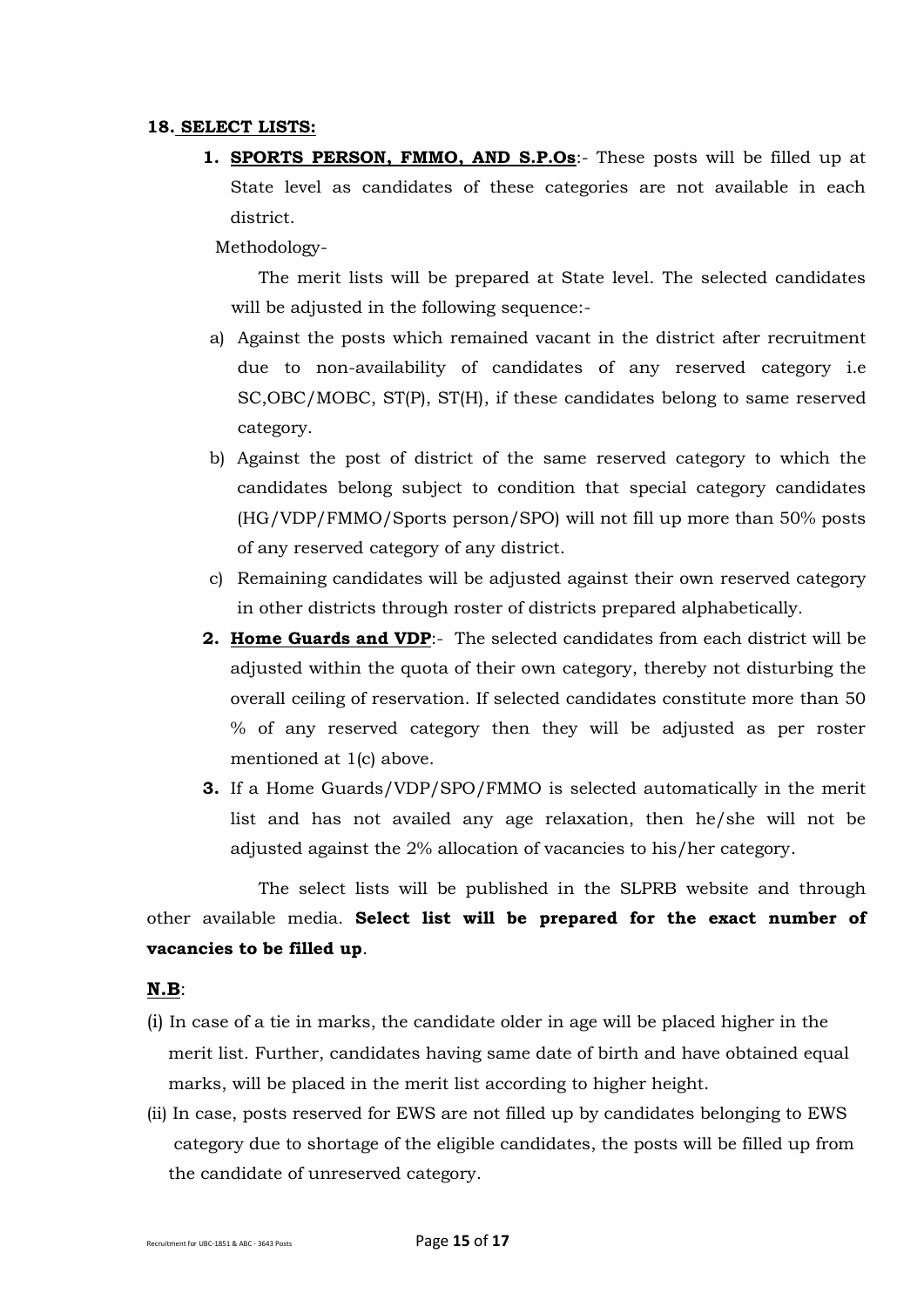# **19. General Instructions**:

- i. No T.A./D.A. will be admissible to candidates for the journey and stay during any stage of the recruitment.
- ii. The select lists confer no right to appointment unless the department is satisfied about suitability of the candidate after a thorough medical examination and such enquiry and verification as may be considered necessary before appointment to the service/posts.
- iii. The allotment of vacancies to districts are tentative and subject to change to adjust special category candidates (i.e. HG, VDP, SPO, FMMO , Sports persons) as mentioned in para 1.
- iv. If any post of reserved category remain vacant due to non availability of candidates of that category in any district, then such post(s) will be filled up through State merit list of that category.
- v. Candidates have to appear in all the stages of recruitment. If a candidate is absent from any stage/ event his/her candidature will be cancelled.
- vi. Candidature will be summarily rejected at any stage of the recruitment process for not conforming to the official format/having incomplete information/wrong information/ incomplete requisite certificate / misrepresentation of facts/ impersonation.
- vii. A selected candidate will be required to join and work in any District or Unit anywhere in the State of Assam. The district from where a candidate gets selected will have nothing to do with his/her place of posting.
- viii. Appointed persons shall be entitled to pension benefits as per the pension scheme existing at the time of appointment.
	- ix. Selected candidates shall be required to undergo basic police training at place and time decided by the competent authority. The training period can be extended by the competent authority. If any candidate could not complete basic training in three chances or found unsuitable for the job in any manner during the period of training/probation he / she will be discharged from service.
	- x. The physical tests are strenuous and candidates who are in proper medical condition only should take the tests. Assam Police will not be liable for any injury or casualty suffered by a candidate during the tests due to any preexisting medical condition.
	- xi. Fake documents/ false information/ misrepresentation of facts shall lead to rejection when detected at any stage before or after selection/appointment and shall make the candidate liable to criminal proceeding.
- xii. Appointees will have to sign an agreement whereby he/ she will be required to serve a minimum period of 3 (three) years after being posted or in default to refund the cost of training and travelling expenses paid by the government.
- xiii. The final appointment after selection is subject to satisfactory Police Verification Report and Final Medical Examination Report as per existing norms. In case Police Verification Report or Final Medical Examination Report is found unsatisfactory, the candidature of such candidates will be rejected outright.